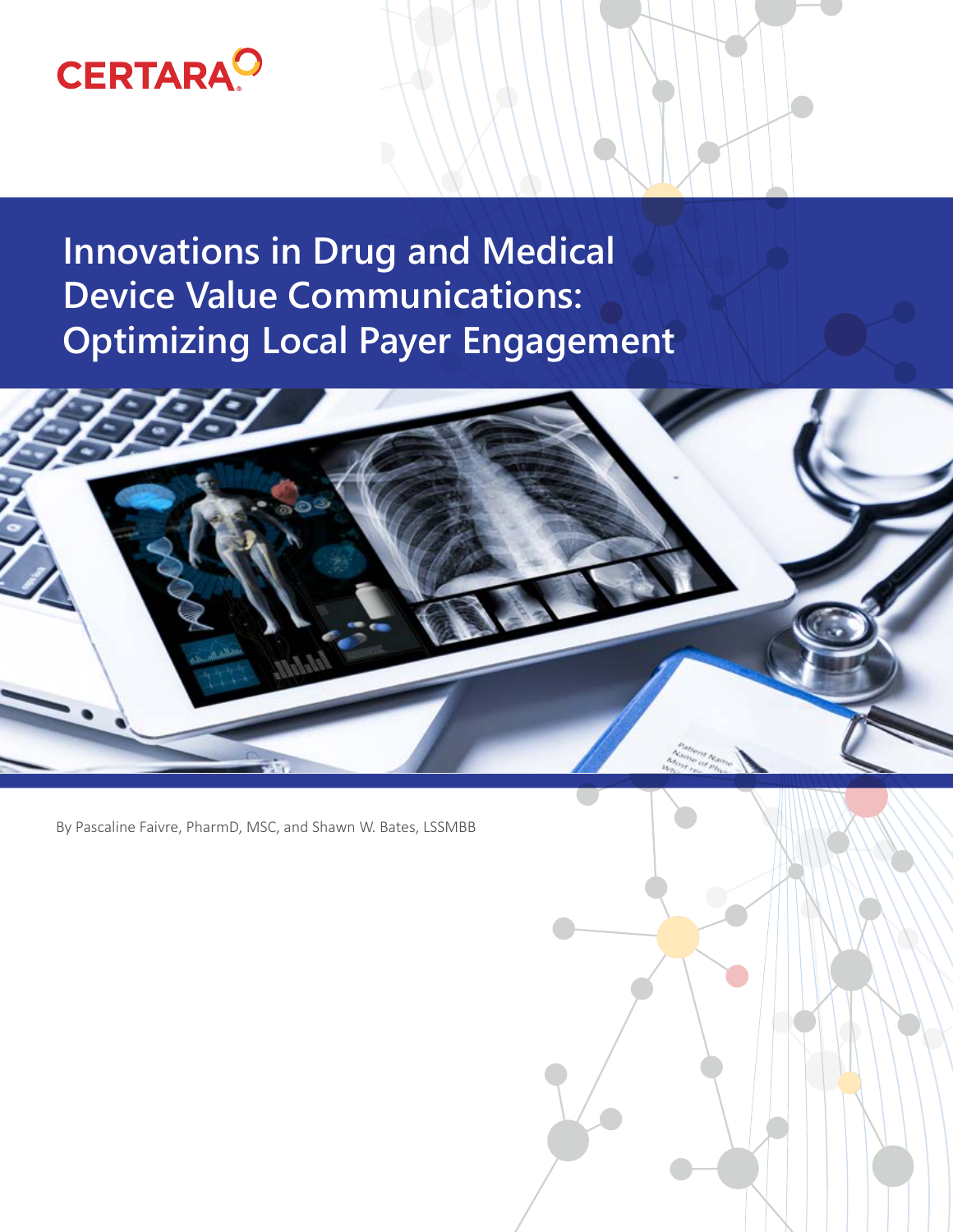

# Innovations in Drug and Medical Device Value Communications: Optimizing Local Payer Engagement

If a new drug or medical device receives a positive evaluation from a national payer, that does not automatically mean that the product will be used locally. The product must be registered on a formulary or selected by a purchasing center first. Successful payer engagement at the local level requires effective value communication. This white paper will explain how recent innovations in digital tools can help pharmaceutical companies communicate the value of their products to payers.

As every hospital differs in terms of its size, capacity, budget, specialization/care focus, treatment pathways, and unique patient population, pharmaceutical companies need to tailor their evidence-based solutions for value communication.

Their target audience can be diverse as well. Local payers can be pharmacists, physicians, nurses, hospital administrators, or small plan administrators. These professionals have a role in the decision-making process and care about what happens in their hospital, clinic, or representative patient population.

The level of influence possessed by local payers also varies by country. For example, there are diabetes initiatives in the US and Germany where local groups and stakeholders provide incentives to doctors who care for patients with diabetes. In England, the Clinical Commissioning Groups are well established and responsible for purchasing products and services in a geographical area.

### BUILDING A LOCAL PAYER ENGAGEMENT STRATEGY

Developing a successful payer engagement strategy starts with learning about the local market and identifying all the payers' needs and challenges specific to their unique patient population. First, study a familiar strategic account to determine the process followed to get a new drug included in that hospital. Then, work with the field salesforce and key account managers to map out the decision makers in that drug approval process. Who are the prescribers, brand advocates, guideline makers, decision makers (both on approvals and budgets) and advisers? Who influences who, and what drives the final decision?

Then, meet those decision makers either virtually or in person, not to sell them a product or solution, but to confirm the decision-making process, understand their needs and concerns, learn what influences their decisions, and how they define value.

The next step is to develop the product's value proposition based on that information, focusing on the attributes and outcomes relevant to that local payer. The value proposition must address the medical importance, therapeutic value, and patient benefit of the product in addition to the value it delivers for the payer and its financial impact overall.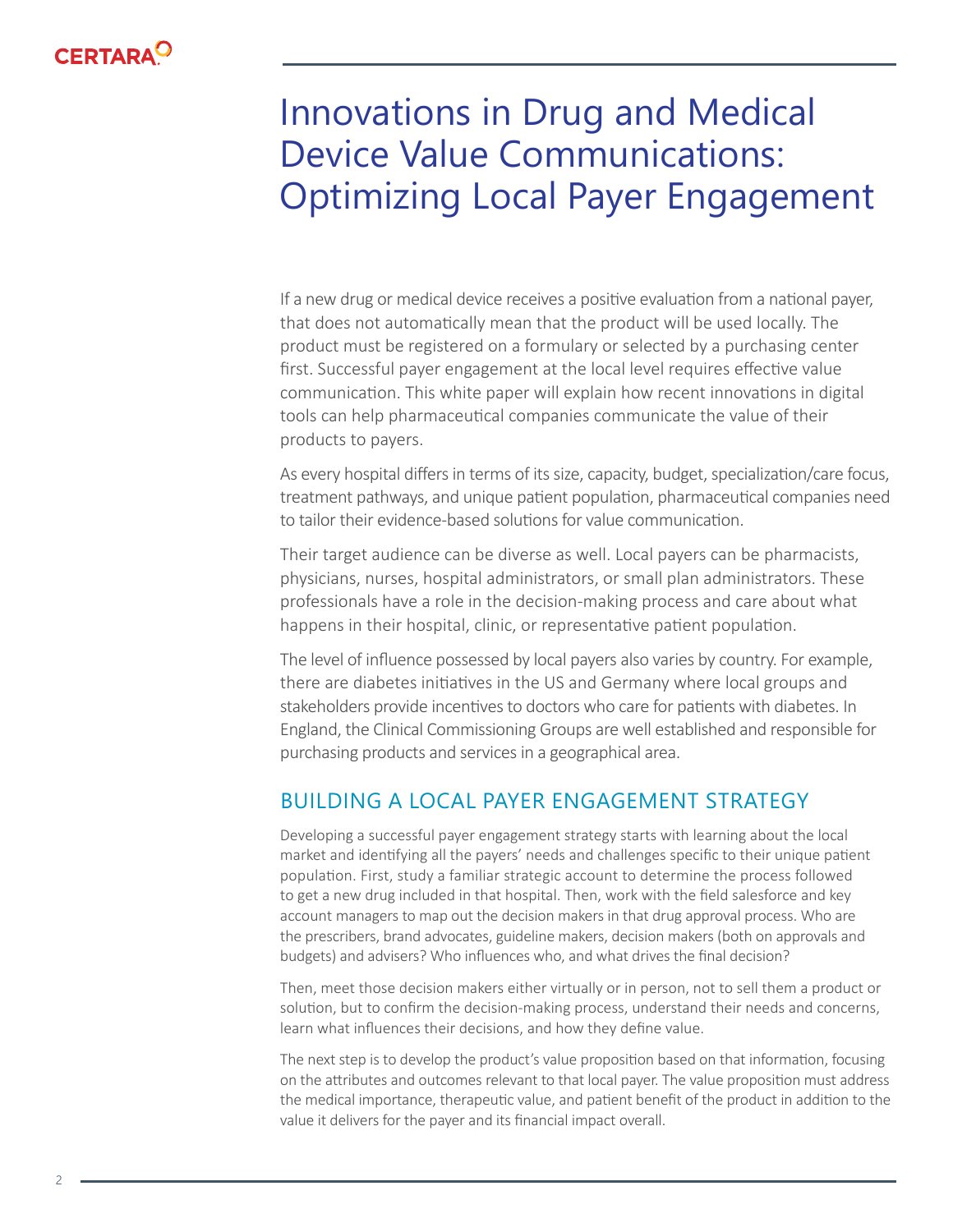**CERTARA<sup>C</sup>** 

Once the value proposition has been established, build a budget impact model, cost calculator, objection handler, value messages, and contracting tools (including product price, volume, and discounts) based on the payer archetype and profile developed.

Cost calculators and budget impact models are useful tools for all local payer meetings. If the payer is an expert in health economics, including cost effectiveness models is also recommended.

### CUSTOMIZING MESSAGING

Consider Product X, which reduces complications in the intensive care unit (ICU) and has clinical trial data to prove it. Consider Payer A is a pharmacist or purchaser, who is primarily focused on reducing the ICU drug budget, while maintaining optimal care. Then the primary message for them would be not only that Product X reduces complications but also that using Product X results in fewer drugs being required in the ICU for optimal care.

Recap every payer meeting by reflecting on what went well, what could be improved, and noting any objections that need to be countered with new messages and data.

Using a centralized digital platform with powerful engagement analytics will allow the leadership and the field sales team to monitor key performance indicators and adapt and adjust digital tools quickly and easily to fit different payer profiles and their changing needs.

## GLOBAL MARKET CONDITIONS

When you look at the global pharmaceutical market overall (Figure 1), North America is at the forefront of payer digital engagement, spending \$1.3 billion per year with a growth rate of 28%, followed by Japan at \$890 million and a growth rate of 43%, and the top five EU countries combined at \$92 million with a combined growth rate of 4%.<sup>1</sup>

*52% of payers believe interactive content makes meetings more valuable."*  $^{\sim}$  52%<br>inte "

### Figure 1.

### **Global overview- Total digital investment and change**

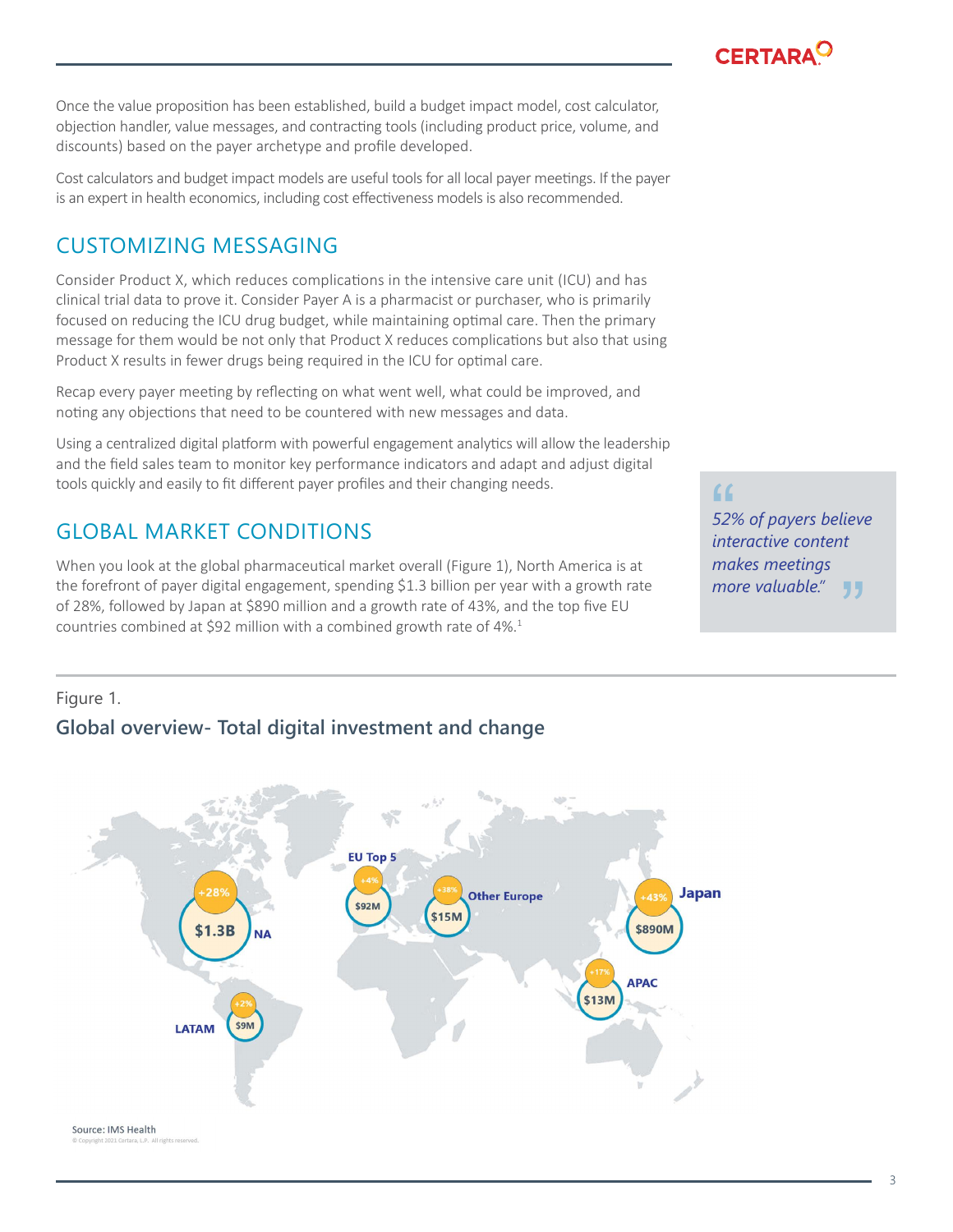

Even though there is about a 32% increase in global digital channel investment overall, that equates to only about \$2.3 billion of the \$71 billion total promotional spend worldwide. Furthermore, 80% of that pharma spend is on prescriber sales and marketing and less than 7% of it is on payers directly.<sup>2</sup>

### WHAT DOES THIS MEAN?

The rest of the world is still focused predominantly on traditional promotional channels with little digital share and multi-channel sophistication. This is especially true as it pertains to payer engagement and even more so for local payer engagement. This is where engaging digital content can substantially impact the decision making of local payers, particularly in "white space" where many local payers find themselves due to pharma or biotech manufacturer resource limitations.

### BARRIERS TO DIGITAL ENGAGEMENT

What deters pharmaceutical companies from applying digital technology to market access?

An eyeforpharma survey revealed that 73% of respondents were unaware of the opportunity or unclear how to apply digital technology.<sup>2</sup> When asked about their biggest barrier to successful payer engagement, 76% of them responded that it was the lack of a message that resonated with the payer.<sup>2</sup> This finding underscores the importance of having tailored and refined messages for local, regional, and national payer's needs, challenges, and unique patient populations.



4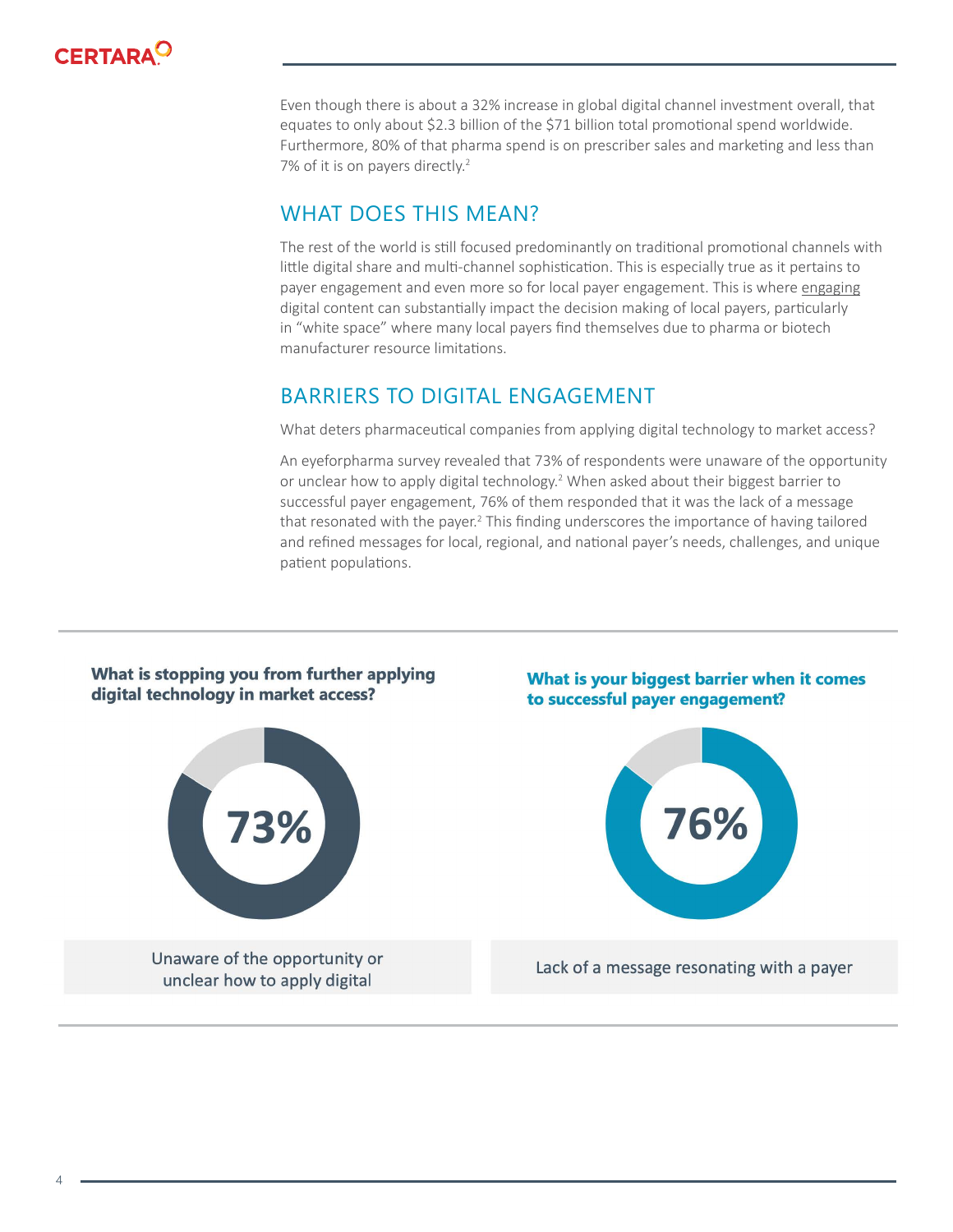But payers are open to digital engagement. Research has shown that 74% of payers want to work with pharmaceutical companies to improve outcomes, and 52% of them believe interactive content makes meetings more valuable.<sup>3</sup> This is especially important from a remote engagement perspective because payers spend three hours out of their eight-hour workday using digital resources.<sup>4</sup>

In addition, 83% of U.S. hospital, 74% of pharmacy benefit manager, and 95% of payer formulary decision makers (FDMs) rely on digital resources for their committee work and decisions.<sup>5</sup> In fact, the average FDM spends four times as much time online during their workday than the average physician.<sup>5</sup>

### HOW TO ENGAGE PAYERS DIGITALLY

There are many untapped opportunities to digitally engage with payers globally using both face-to-face (either in person or via teleconference) and interactive remote engagement tools. Pharmaceutical companies can use interactive digital content to create a collaborative experience, and deliver clearer, simpler messaging, and tailored value statements. The key is to closely track the resulting analytics to target messages better and more closely reflect a product's impact on payers' specific patient populations.

Interactive digital engagement also provides significant opportunities to increase remote payer contact. This is especially important for companies with smaller market access and health economics and outcomes research (HEOR) field teams.

To determine how well these strategies are working, pharmaceutical companies need a platform and applications that allow them to see what the payer is looking at and what data they are interacting with. They need to go beyond just tracking PDF downloads and the time a payer spent on specific web pages. Pharma companies should investigate how payers are interacting with different datasets to determine the impact of their tools and messages. Payer engagements are high stakes. Pharma and biotech companies need digital content that permits them to interact with the payer in a customized fashion to maximize the potential for success and ROI.

Local payers can be engaged remotely through emails, social media, and LinkedIn. However, the most profound engagement is through customized workspaces that can be tiered for different payer segments and provide value dossiers, insights, surveys, and educational and scientific materials. By providing a forum for two-way communication and collaboration, these workspaces generate analytics that show how messages resonate and provide an opportunity to increase their impact. For example, a heatmap on each data slide or page will show where payers are spending their time. In addition, built in direct feedback mechanisms will help to determine whether the data are having the desired result.

## **CERTARA**

*Payer engagements are high stakes engagements. Pharma and biotech companies need digital content that permits them to interact with the payer in a customized fashion, so when engaged they maximize the potential for success and ROI.* (<br>"<br>Pay<br>are "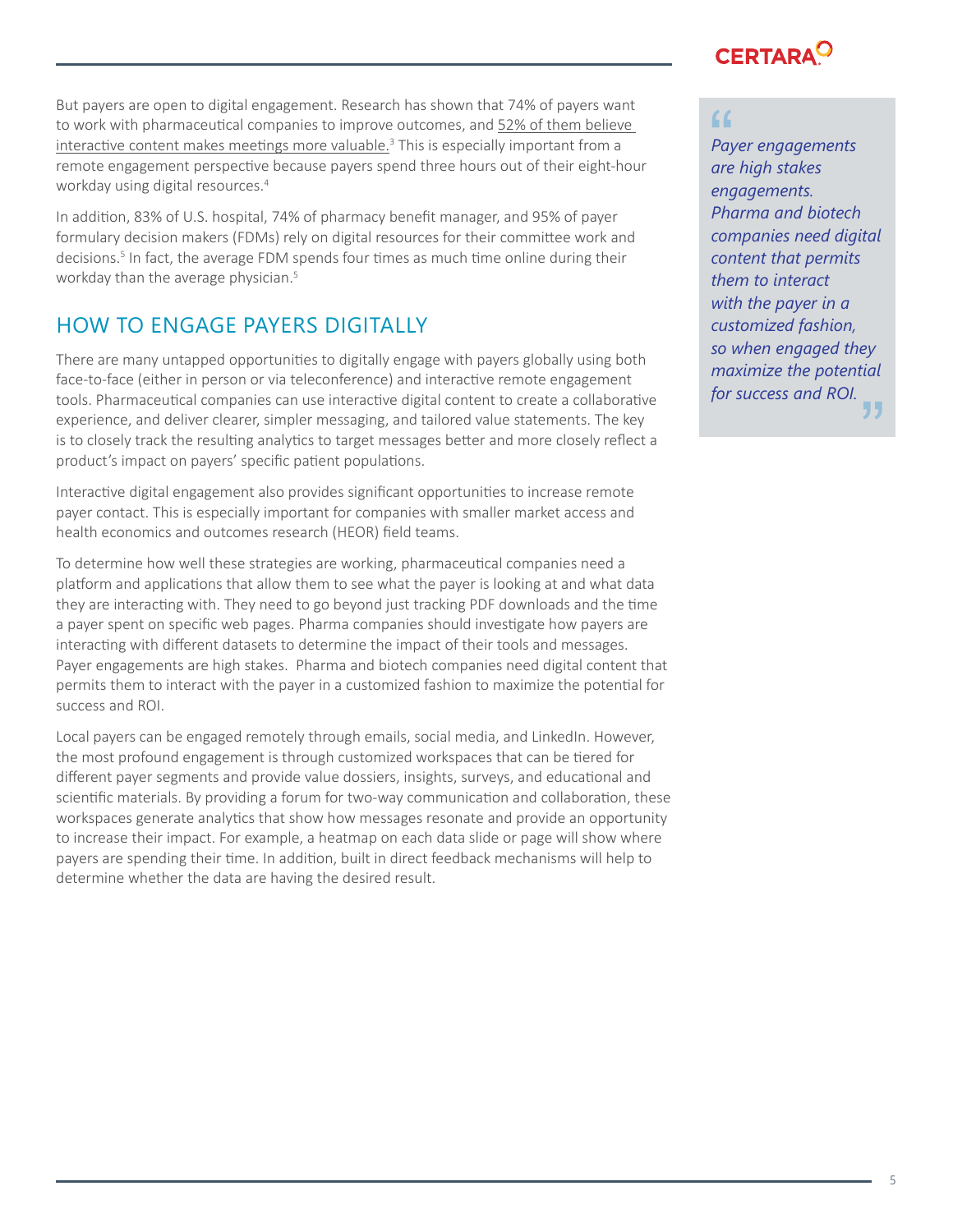

### CHOOSING THE RIGHT TOOLS

Many different digital communication tools can be used to engage payers at different stages in a product's lifecycle (see Figure 2). Initially, these include interactive value decks, care flow (how patients are cared for and treated), and treatment pathway tools, which usually contain the health economics and outcomes research repositories.

Later in the product lifecycle, there is greater use of scientific document portals, comparative analysis and share shift simulators, which can show the impact of shifting patients from one drug to another, and contract reimbursement and contracting dashboards. Interactive product information portals and contract comparison simulators can also be employed to communicate why one type of contract might be more advantageous to a payer than another.



### **CONCLUSION**

Digital tools can convey product value to payers in an accessible, interactive, and impactful manner. As the pandemic is limiting in-person interactions, interactive digital engagement provides a necessary resource to establish relationships and build acceptance for new products.

Pascaline Faivre is Senior Director for EU Market Access, Shawn W. Bates is Vice President of *Global Business Development – BaseCase.*

### References

- 1. IMS Health
- 2. Eyeforpharma, 2018
- 3. DRG Digital, 2017
- 4. Eyeforpharma, 2018
- 5. DRG and Manhattan Research